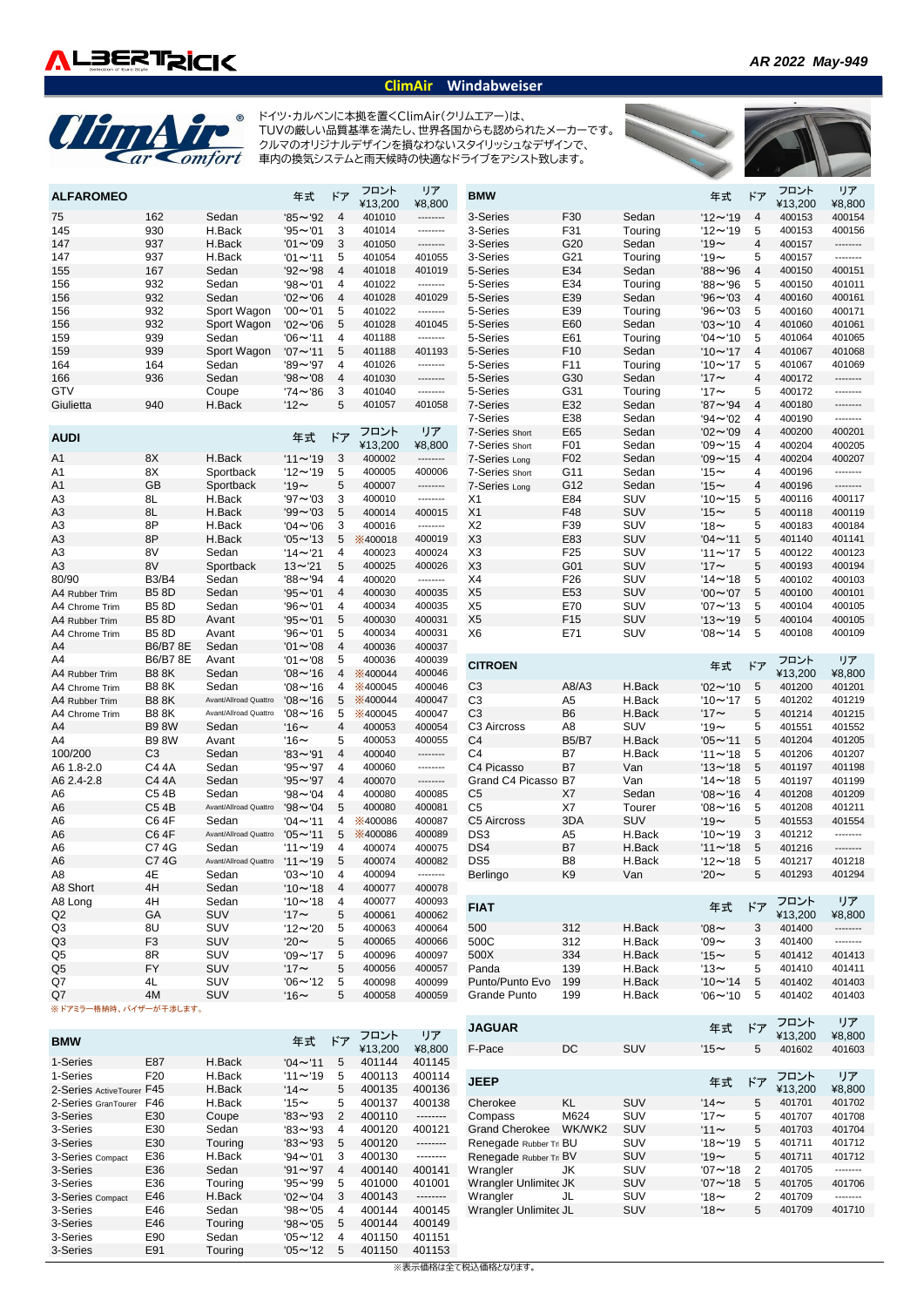

## **ClimAir Windabweiser**



ドイツ・カルベンに本拠を置くClimAir(クリムエアー)は、 TUVの厳しい品質基準を満たし、世界各国からも認められたメーカーです。 クルマのオリジナルデザインを損なわないスタイリッシュなデザインで、 車内の換気システムと雨天候時の快適なドライブをアシスト致します。



| <b>LANDROVER</b>                       |                  |            | 年式                 | ドア             | フロント<br>¥13,200 | リア<br>¥8,800 | <b>PEUGEOT</b>            |                |                                 | 年式             | ドア             | フロント<br>¥13,200 | リア<br>¥8,800 |
|----------------------------------------|------------------|------------|--------------------|----------------|-----------------|--------------|---------------------------|----------------|---------------------------------|----------------|----------------|-----------------|--------------|
| Discovery Sport                        | LC               | SUV        | $14-$              | 5              | 401751          | 401752       | 106                       | S10/S2S        | H.Back                          | $95 - 03$      | 3              | 401220          | --------     |
|                                        | LG               | SUV        | '13 $\sim$         | 5              | 401753          | 401754       | 206                       | T14/T16        | H.Back                          | $99 - 07$      | 3              | 401224          | --------     |
| Range Rover 4<br>Range Rover Evoque LV |                  | <b>SUV</b> | $'12 \sim 19$      | 5              | 401755          | 401756       | 206                       | T14/T16        | H.Back                          | $99 - 07$      | 5              | 401228          | 401229       |
| Range Rover Sport LW                   |                  | SUV        | '13 $\thicksim$    | 5              | 401757          | 401758       | 206 SW                    | T14/T16        | <b>Station Wagon</b>            | $'02 \sim'06$  | 5              | 401228          | 401233       |
| Range Rover Velar LY                   |                  | <b>SUV</b> | '17 $\sim$         | 5              | 401759          | 401760       | 207                       | A75            | H.Back                          | $'07 - '12$    | 3              | 401236          | --------     |
|                                        |                  |            |                    |                |                 |              | 207                       | A75            | H.Back                          | $'07 \sim '12$ | 5              | 401240          | 401241       |
| <b>Mercedes-Benz</b>                   |                  |            | 年式                 | ドア             | フロント            | リア           | 207 SW                    | A75            | Station Wagon '07~'12           |                | 5              | 401240          | 401245       |
|                                        |                  |            |                    |                | ¥13,200         | ¥8,800       | 208                       | A9             | H.Back                          | $'12 \sim 20$  | 3              | 401276          | --------     |
| A-Class Short                          | W168             | H.Back     | $98 - 05$          | 5              | 400320          | 400321       | 208                       | A <sub>9</sub> | H.Back                          | $'12 \sim 20$  | 5              | 401246          | 401247       |
| A-Class Long                           | W168             | H.Back     | $'01 \sim 05$      | 5              | 400320          | 400323       | 307                       | T5/A307        | H.Back                          | $'02 \sim '08$ | 3              | 401248          | --------     |
| A-Class                                | W169             | H.Back     | $'05 \sim '12$     | 5              | 401154          | 401155       | 307                       | T5/A307        | H.Back                          | $'02 \sim '08$ | 5              | 401252          | 401253       |
| A-Class                                | W176             | H.Back     | $'12 - 18$         | 5              | 400327          | 400328       | 307 SW                    | T5/A307        | <b>Station Wagon</b>            | $'02 \sim '08$ | 5              | 401252          | 401257       |
| A-Class                                | W177             | H.Back     | '18 $\sim$         | 5              | 400217          | 400218       | 308                       | T7             | H.Back                          | $'08 \sim '14$ | 3              | 401260          | --------     |
| Vineo                                  | W414             | H.Back     | $'03 \sim '07$     | 5              | 400214          | --------     | 308                       | T7             | H.Back                          | $'08 \sim '14$ | 5              | 401264          | 401265       |
| <b>B-Class</b>                         | T <sub>245</sub> | H.Back     | $'06 \sim '12$     | 5              | 400350          | 400351       | 308                       | T <sub>9</sub> | H.Back                          | $14-$          | 5              | 401270          | 401271       |
| <b>B-Class</b>                         | T246             | H.Back     | $'12 - '19$        | 5              | 400352          | 400353       | 308 SW                    | T7             | Station Wagon '08~'14           |                | 5              | 401268          | 401269       |
| <b>B-Class</b>                         | T247             | H.Back     | '19 $\sim$         | 5              | 400348          | 400349       | 308 SW                    | T <sub>9</sub> | Station Wagon '14 $\sim$        |                | 5              | 401270          | 401279       |
| 190-Serise                             | W201             | Sedan      | $'83 \sim '93$     | $\overline{4}$ | 400210          | 400211       | 407                       | D <sub>2</sub> | Sedan                           | $'05 \sim '11$ | 4              | 401272          | 401273       |
| C-Class                                | W202             | Sedan      | $93 - 00$          | $\overline{4}$ | 400220          | 400221       | 407 SW                    | D <sub>2</sub> | Station Wagon '05~'11           |                | 5              | 401272          | 401274       |
| C-Class                                | W202             | Wagon      | $94 - 00$          | 5              | 400220          | 400231       | 508                       | W <sub>2</sub> | Sedan                           | $'11 \sim 19$  | 4              | 401286          | 401287       |
| C-Class                                | W203             | Coupe      | $'00 \sim '07$     | $\overline{2}$ | 401080          | --------     | 508 SW                    | W <sub>2</sub> | Station Wagon '11~'19           |                | 5              | 401286          | 401290       |
| C-Class                                | W203             | Sedan      | $'00 \sim '07$     | $\overline{4}$ | 400234          | 400235       | 1007                      | A8             | H.Back                          | $'06 \sim 08$  | 3              | 401280          | --------     |
| C-Class                                | W203             | Wagon      | $'00 \sim '07$     | 5              | 400234          | 400241       | 2008                      | A94            | SUV                             | $'14 \sim 20$  | 5              | 401277          | 401278       |
| C-Class                                | C <sub>204</sub> | Coupe      | $'11 \sim 16$      | 2              | 400246          | --------     | 3008                      | T85            | SUV                             | $'10 \sim '17$ | 5              | 401283          | 401284       |
| C-Class                                | W204             | Sedan      | $'07 \sim '14$     | $\overline{4}$ | 400242          | 400243       | 3008                      | P84            | <b>SUV</b>                      | '17 $\sim$     | 5              | 401291          | 401292       |
| C-Class                                | W204             | Wagon      | $'07 \sim '14$     | 5              | 400242          | 400245       | 5008                      | P875           | SUV                             | '17 $\sim$     | 5              | 401291          | --------     |
| C-Class                                | W205             | Sedan      | $'14 \sim '21$     | $\overline{4}$ | 400247          | 400248       | Rifter                    | K <sub>9</sub> | Van                             | $20 \sim$      | 5              | 401293          | 401294       |
| C-Class                                | W205             | Wagon      | $'14 \sim 21$      | 5              | 400247          | 400249       |                           |                |                                 |                |                |                 |              |
| E-Class                                | W124             | Sedan      | $96 - 95$          | 4              | 400250          | 400251       |                           |                |                                 |                |                |                 | リア           |
|                                        | W124             |            |                    | 5              |                 | 400261       | <b>RENAULT</b>            |                |                                 | 年式             | ドア             | フロント            |              |
| E-Class                                |                  | Wagon      | $96 - 95$          |                | 400250          |              |                           |                |                                 |                |                | ¥13,200         | ¥8,800       |
| E-Class                                | W210             | Sedan      | $95 - 02$          | $\overline{4}$ | 400270          | 400271       | Captur I                  | 2R             | H.Back                          | $'14 \sim 21$  | 5              | 401501          | 401502       |
| E-Class                                | W210             | Wagon      | $95 - 02$          | 5              | 400270          | 400281       | Lutecia IV                | RH             | H.Back                          | $13 - 20$      | 5              | 401503          | 401504       |
| E-Class                                | W211             | Sedan      | $'02 \sim '09$     | $\overline{4}$ | 400283          | 400284       | Kangoo II                 | KW             | Van                             | $90^{\circ}$   | 5              | 401505          | 401506       |
| E-Class                                | W211             | Wagon      | $'03 \sim '09$     | 5              | 400283          | 401095       | Megane IV                 | BB             | H.Back                          | '17 $\sim$     | 5              | 401509          | 401510       |
| E-Class                                | W212             | Sedan      | $'09 - '16$        | 4              | 400286          | 400287       | Megane Sport Tourer IV KB |                | Wagon                           | '17 $\sim$     | 5              | 401509          | 401511       |
| E-Class                                | W212             | Wagon      | $'09 - '16$        | 5              | 400286          | 400288       | Twingo III                | AH             | H.Back                          | $16-$          | 5              | 401801          | --------     |
| E-Class                                | W213             | Sedan      | $16 -$             | $\overline{4}$ | 400289          | 400290       |                           |                |                                 |                |                |                 |              |
| E-Class                                | W213             | Wagon      | '16 $\sim$         | 5              | 400289          | 400291       | <b>SAAB</b>               |                |                                 | 年式             | ドア             | フロント            | リア           |
| S-Class SE                             | W126             | Sedan      | $'81 - '91$        | $\overline{4}$ | 400300          | 400301       |                           |                |                                 |                |                | ¥13,200         | ¥8,800       |
| S-Class SEL                            | W126             | Sedan      | $'81 - '91$        | $\overline{4}$ | 400300          | --------     | 900                       | AB             | Coupe                           | $'89 - '93$    | 3              | 400606          | --------     |
| S-Class Short                          | W220             | Sedan      | $98 - 05$          | $\overline{4}$ | 400314          | 400315       | 900                       | DB             | Sedan                           | '93~'97        | 5              | 400620          | 400621       |
| S-Class Long                           | W220             | Sedan      | $98 - 05$          | $\overline{4}$ | 400314          | 400318       | 9000                      | CB             | Sedan                           | '86~'98        | 4              | 400630          | 400631       |
| S-Class Short                          | W221             | Sedan      | $'05 \sim '13$     | $\overline{4}$ | 400354          | 400355       | $9 - 3$                   | DB             | Sedan                           | '98~'03        | 5              | 400620          | 400621       |
| S-Class Long                           | W221             | Sedan      | $'05 \sim '13$     | $\overline{4}$ | 400354          | 400357       | $9 - 3$                   | DB/FB          | Sedan                           | $'03 \sim '14$ | 4              | 400644          | 400645       |
| S-Class Short                          | W222             | Sedan      | $13 - 20$          | $\overline{4}$ | 400362          | --------     | $9 - 3$                   | DB/FB          | Estate                          | $'05 \sim '14$ | 5              | 400644          | 400647       |
| S-Class Long                           | W222             | Sedan      | $'13 \sim '20$     | 4              | 400362          | --------     | $9 - 5$                   | EB             | Sedan                           | $'97 \sim '09$ | 4              | 400640          | 400641       |
| M-Class                                | W163             | <b>SUV</b> | $98 - 05$          | 5              | 400324          | 400325       | $9 - 5$                   | EB             | Estate                          | $97 - 11$      | 5              | 400640          | --------     |
| M-Class                                | W164             | SUV        | $'05 \sim '12$     | 5              | 401160          | 401161       |                           |                |                                 |                |                |                 |              |
| M-Class                                | W166             | <b>SUV</b> | $'12 \sim 15$      | 5              | 400336          | 400337       | <b>SMART</b>              |                |                                 |                | ドア             | フロント            | リア           |
| GLE-Class                              | W166             | SUV        | $15 - 19$          | 5              | 400336          | 400337       |                           |                |                                 | 年式             |                | ¥13,200         | ¥8,800       |
| V-Class                                | W638             | Van        | $98 - 03$          | 5              | 400330          | --------     | Forfour                   | 453            | H.Back                          | '15 $\sim$     | 5              | 401801          |              |
| Viano/V-Class                          | W639             | Van        | $'03 \sim '15$     | 5              | 400333          | --------     |                           |                |                                 |                |                |                 |              |
| V-Class                                | W447             | Van        | '15 $\thicksim$    | 5              | 400305          |              |                           |                |                                 |                |                | フロント            | リア           |
| G-Class                                | W463             | SUV        | $'97 \sim '00$ 3/5 |                | 400340          | --------     | <b>VOLKSWAGEN</b>         |                |                                 | 年式             | ドア             | ¥13,200         | ¥8,800       |
| G-Class                                | W463             | SUV        | $'01 - '18$        | 5              | 401164          | 401165       | New Beetle                | 9C             |                                 | $99 - 10$      | $\overline{2}$ | 400700          | --------     |
| GLC-Class                              | X253             | SUV        | '16 $\sim$         | 5              | 400376          | 400377       | UP!                       | AA             | H.Back                          | '12 $\sim$     | 3              | 400706          | --------     |
| GLC-Class Coupe C253                   |                  | SUV        | '17 $\sim$         | 5              | 400378          | 400379       | UP!                       | AA             | H.Back                          | '12 $\sim$     | 5              | 400707          | --------     |
| GLK-Class                              | X204             | SUV        | $'08 \sim '16$     | 5              | 400370          | 400371       | LUPO(GTI除く)               | 6E             | H.Back                          | $'01 - '06$    | 3              | 400704          |              |
| <b>GL-Class</b>                        | X164             | SUV        | $'06 \sim '13$     | 5              | 401160          | 400345       | <b>POLO</b>               | 6N             | H.Back                          | $96 - 02$      | 3              | 400710          | --------     |
| GL-Class                               | X166             | SUV        | $13 - 16$          | 5              | 400336          | --------     | <b>POLO</b>               | 6N             | H.Back                          | $96 - 02$      | 5              | 400720          | 400721       |
|                                        |                  |            |                    |                |                 |              | <b>POLO</b>               | 9N             | H.Back                          | $'02\sim'09$   | 3              | 400723          | --------     |
|                                        |                  |            |                    |                |                 |              | <b>POLO</b>               | 9N             | H.Back                          | $'02 \sim '09$ |                |                 |              |
| <b>MINI</b>                            |                  |            | 年式                 | ドア             | フロント            | リア           |                           | 6R/6C          |                                 |                | 5              | 400726          | 400727       |
|                                        |                  |            |                    |                | ¥13,200         | ¥8,800       | <b>POLO</b>               |                | H.Back                          | $'09 - '18$    | 5              | 400728          | 400729       |
| <b>MINI</b>                            | F55              | H.Back     | $14-$              | $\sqrt{5}$     | 400133          | 400134       | <b>POLO</b>               | AW             | H.Back                          | '18 $\sim$     | 5              | 400713          | 400714       |
| MINI Clubman                           | F54              | H.Back     | '14 $\sim$         | 5              | 400147          | 400148       | GOLF2/JETTA2              | 19 1 G/1 J     | H.Back/Sedan '83~'87            |                |                | 3/2 *400730     | --------     |
| <b>MINI Crossover</b>                  | <b>R60</b>       | H.Back     | $'11 \sim '17$     | 5              | 400126          | 400127       | GOLF2/JETTA2              | 19 1G/1J       | H.Back/Sedan '83 $\sim$ '87 5/4 |                |                | <b>※400740</b>  | 400741       |
|                                        |                  |            |                    |                |                 |              | GOLF2/JETTA2              | 19 1 G/1 J     | H.Back/Sedan '88~'91            |                | 3/2            | 400750          | --------     |
| <b>OPEL</b>                            |                  |            | 年式                 | ドア             | フロント            | リア           | GOLF2/JETTA2              | 19 1 G/1 J     | H.Back/Sedan '88~'91            |                | 5/4            | 400760          | 400741       |
|                                        |                  |            |                    |                | ¥13,200         | ¥8,800       | GOLF3                     | 1H             | H.Back                          | $92 - 98$      | 3              | 400770          | --------     |
| Corsa                                  |                  | H.Back     | $22 -$             | 5              | 400413          | 400414       | GOLF3                     | 1H             | H.Back                          | $92 - 98$      | 5              | 400780          | 400781       |
| Corsa-e                                |                  | H.Back     | '22 $\thicksim$    | 5              | 400415          | 400416       | GOLF3                     | 1H             | Variant                         | $95 - 99$      | 5              | 400780          | 400781       |
| Grandland X                            | A18              | <b>SUV</b> | $22$ ~             | 5              | 400417          | 400418       | GOLF4 R32                 | 1J             | H.Back                          | $'03 \sim'04$  | 3              | 400784          | --------     |
|                                        |                  |            |                    |                |                 |              | GOLF4                     | 1J             | H.Back                          | $98 - 04$      | 5              | 400788          | 400789       |
| <b>PORSCHE</b>                         |                  |            | 年式                 | ドア             | フロント            | リア           | GOLF4                     | 1J             | Variant                         | $99 - 06$      | 5              | 400788          | 400793       |
|                                        |                  |            |                    |                | ¥13,200         | ¥8,800       | GOLF <sub>5</sub>         | 1K             | H.Back                          | $'04 \sim '09$ | 3              | 401114          | --------     |
| Macan                                  | 95B              | SUV        | $14-$              | 5              | 401306          | 401307       | GOLF5                     | 1K             | H.Back                          | $'04 \sim '09$ | 5              | 400796          | 400797       |
| Cayenne                                | 955 9P           | SUV        | $'02 \sim '06$     | 5              | 401300          | 401301       | GOLF5                     | 1K             | Variant                         | $'07 \sim '09$ | 5              | 401118          | 401121       |
| Cayenne                                | 957 9P           | <b>SUV</b> | $'06 \sim '10$     | 5              | 401300          | 401301       | GOLF6                     | 1K             | H.Back                          | $'09 \sim '13$ | 3              | 400803          | --------     |
| Cayenne                                | 958 92A          | SUV        | $'10 - '18$        | 5              | 400863          | 400864       | GOLF <sub>6</sub>         | 1K             | H.Back                          | $'09 \sim '13$ | 5              | 400804          | 400805       |
|                                        |                  |            |                    |                |                 |              |                           |                |                                 |                |                |                 |              |

GOLF6 1K Variant '09〜'13 5 401118 401121<br>※ GOLF2/JETTA2 フロントバイザーは、三角窓装備車には取付不可。